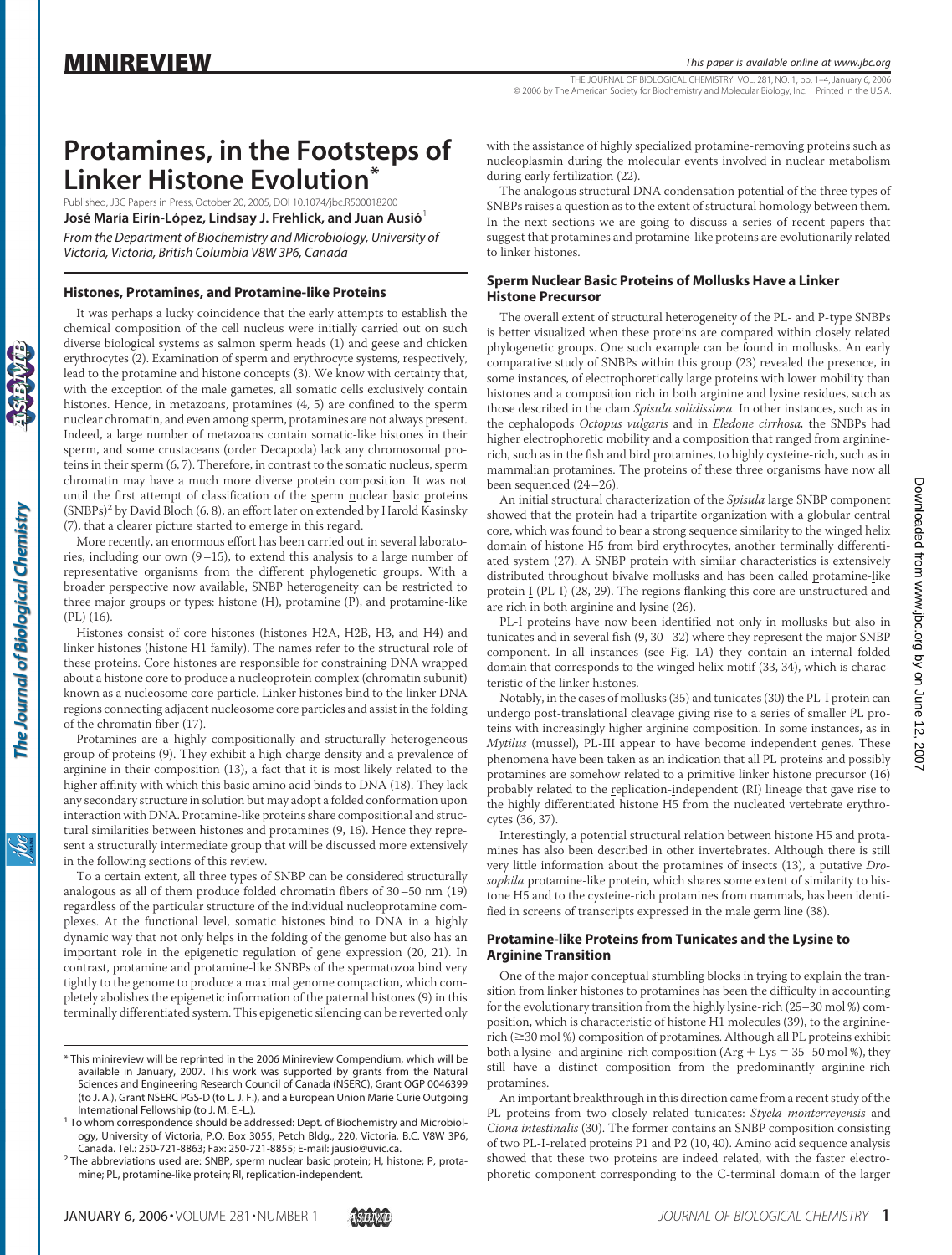

FIGURE 1. *A*, sequence alignment of the amino acid region corresponding to the winged helix folded domain of chicken H5 (64), surf clam (*S. solidissima*) PL-I (26), and *Styela* P1 (30) (the secondary structure is *highlighted* above the alignment). Sequences were aligned using the BIOEDIT (65) and CLUSTAL\_X (66) programs with the default parameters. Residues are colored, based on their side chain properties, as: basic (*blue*), non-polar hydrophobic (*purple*), acid (*red*), and polar uncharged (*green*). Matching residues with the reference sequence (chicken H5) are indicated by *dots*, whereas gaps are indicated by *dashes*. Background *yellow* color shading accounts for conserved residues. Tertiary structure of the globular core of chicken erythrocyte histone H5 was rendered following the coordinates determined by Ref. 34. This structure was subsequently used as a template in order to model the three-dimensional structuresfor the globular regions of both *Spisula* and *Styela* SNBPs using the SWISS-MODEL server (67). The angles of rotation (*y*-axis) are shown near the larger views to which they are referred. The GenBankTM accession numbers for the referred sequences are as follows: chicken H5, P02259; *Spisula* PL-I, AY626224; *Styela* P1, AY332242. *B*, differentiation of the arginine-rich P1 SNBP from the tunicate *Styela* as a result of a gene frameshift mutation (30). The mutation occurred at a point (indicated by a *blue star*) in the C-terminal domain of a lysine-rich precursor of the tunicate *C. intestinalis*. The corresponding amino acid sequence alignments are shown below. Changes from lysine to arginine residues are highlighted by *yellow* and *red shading*. The *Ciona* P1 sequence was identified from the draft genome sequence from *C. intestinalis* with the help of a BLAST search using the *Styela* P1 sequence as a template (30). The *red arrow* points to the site of post-translational cleavage.

component (Fig. 1*B*). Furthermore, the faster PL component (P2) had an arginine-rich composition (58 mol %) (10), and more importantly, it consisted of repeated arginine clusters, which are characteristic of many invertebrate and vertebrate canonical protamines (13). However, this SNBP composition appeared to be quite restricted to the genus *Styela*, as other tunicate species consisted only of the larger PL precursor (P1) molecule that apparently had not undergone the post-translational cleavage (10).

*In silico* analysis based on the genome sequence available for the tunicate*Ciona intestinalis* revealed that the single unprocessed PL-I ,which is present in this species, had an amino acid sequence that was strikingly similar to that of the *Styela* larger component except for the fact that its C-terminal region was lysine-rich (Fig. 1*B*). Careful analysis of the genomic nucleotide sequence encoding for *Styela* and *Ciona* PL-I show that the transition from lysine to arginine may have occurred as a result of a single frameshift mutation in the C-terminal domain of these molecules. In this way, a transition from a lysine-rich to an arginine-rich PL-I would have occurred very rapidly, most remarkably at the time when the arginine-rich

PL-I underwent post-translational cleavage (Fig. 1*B*). There are, however, conserved residues within the C-terminal region of *Styela* and *Ciona* PL-I, which cannot be solely accounted for by a single frameshift mutation. This suggests that although the transition from Lys to Arg via frameshift would be the most efficient, other processes might have been involved. Work is currently in progress in our laboratory to identify these mechanisms.

This rapid mechanism of evolution is in good agreement with the notion that the reproductive traits (including reproductive proteins) have evolved very quickly (41) and with the experimental evidence that indicates that, despite their rather simple amino acid composition and their high arginine contents, protamines are excellent molecular markers for evolution studies (13).

#### **Evolution of Histone H1 and Evolution of Protamines, How Related Are They?**

It is interesting to notice that in contrast to core histones, the evolutionary origins of which can now be traced back to archaebacteria (42, 43), the origin of

The Journal of Biological Chemistry

<u>івс</u>

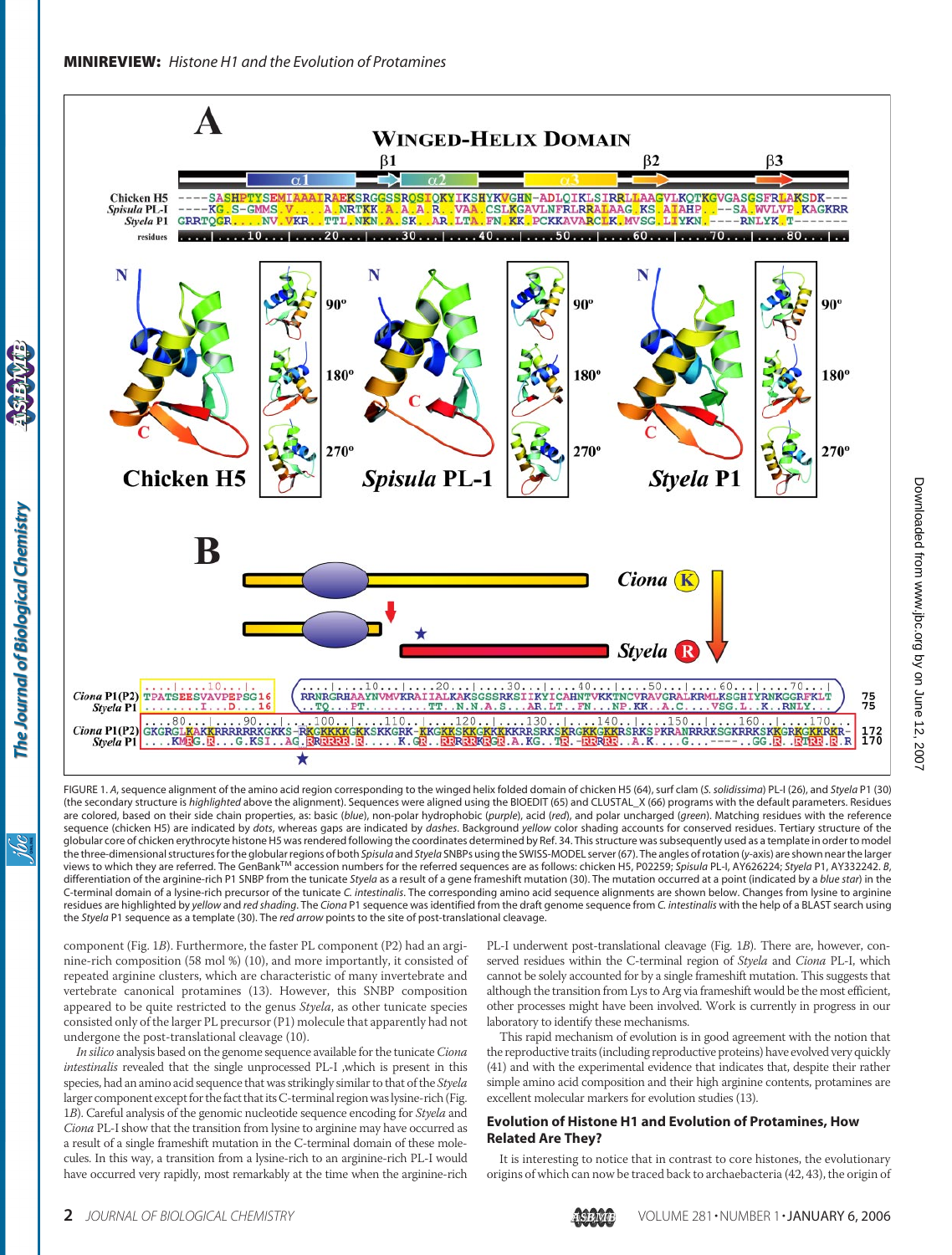

FIGURE 2. **Schematic diagram of the evolutionary stages involved in the differentiation of the linker histone into the H1 subtypes of metazoan species.** The multicellular condition arising from the differentiation of the kingdom Metazoa would have constituted a critical constraint in determining the differentiation between somatic and germinal histone H1 types, arising from a recurrent duplication process under strong purifying selection. Further evolutionary steps would have led to the structural and functional differentiation of the somatic subtypes (H1.1-H1.5, H1<sup>o</sup>, H5) in one direction, whereas the evolution of the germinal H1 types would have otherwise been dictated primarily by sex-specific constraints, leading to the differentiation of sperm/testes-specific (HILS1, H1t2, and H1t) and egg-specific (H1M/B4, H1foo) histone subtypes. Further additional changes in the sperm-specific subtypes gave rise to the highly differentiated PL-I and PL-type SNBPs.We hypothesize that a transitionfrom lysines to arginines such as that observed in tunicates(30), in conjunction with a loss of the core region, could have resulted in the differentiation of the arginine-rich protamines of the P type. The lysine to arginine transition established a new constraint under which protamines of the P type are evolving, with a high global arginine content being positively selected for.

histone H1 appears to have occurred earlier in eubacteria (44) (Fig. 2). Equally interesting is the fact that although archaeal histones contained a histone fold structure characteristic of core histones (45), they lacked the tails flanking this domain found in higher eukaryotes (42). However, linker histones acquired the winged helix folded domain characteristic of higher eukaryotes in a reverse way. In other words, linker histones were initially composed only of a C-terminal region, and the acquisition of the core domain containing the winged helix motif occurred later in their evolution (Fig. 2) (44). Indeed, many protozoans contain a linker histone consisting only of the characteristic APK-rich C-terminal domain, which is critical for the stabilization of the folded chromatin structure (46).

The long term evolution of the histone H1 family was recently shown to be best described by a birth-and-death process (36, 37, 47), a mechanism based on recurrent gene duplication events under a strong purifying selection. This mechanism has favored the great diversification presented by the members of this family and was further enhanced by the presence of strong functional and structural constraints, which ultimately led the different H1 isoforms to the acquisition of specific functions (Fig. 2).

Histone H1 diversification has been maintained throughout its evolutionary process in both plants and animals (48), ranging from the high degree of heterogeneity observed in early protozoans, such as trypanosomes (49), to extreme diversification and specialization in the case of mammals. To date, 11 different mammalian linker histones have been identified: 7 somatic variants, H1.1 to H1.5,  $H1^0$  (20, 50), and H1x (51); 3 sperm-specific variants, H1t (52), H1t2 (53), and HILS1 (54, 55); and the oocyte-specific variant H1foo (56).

In addition, H1 evolution has also favored the differentiation of highly specialized isoforms such as histone H5 (57), an H1 replication-independent isoform restricted to terminally differentiated nucleated erythrocytes of birds, which also appears to be present in amphibians (58) and reptiles. The PL-I sperm-specific proteins, which appear at the end of spermiogenesis (yet another terminally differentiation process) in some vertebrate and invertebrate organisms (16), would also belong to this classification. PL-I protein evolution and the possible link to protamine evolution is summarized in Fig. 2, where a hypothetical model involving the loss of the winged fold domain upon transition from lysine to arginine in precursor PL-I proteins is shown. Such a loss could be speculatively attributed to a gene duplication process, which has been common in both protamine evolution (59) and H1 evolution (36). Significantly, the PL genes in bivalve mollusks have been shown to occur in hypervariable restriction fragment length polymorphism (RFLP) regions (60).

The obvious changes in the structural properties of the proteins, derived from the lysine to arginine transition, determined the new mechanisms underlying protamine evolution. It is their high arginine content that allows protamines to tightly condense chromatin in the sperm nucleus. This feature represented a new (and the most important) constraint driving their evolution, which differed to that presented by somatic H1 proteins. In fact, both positive Darwinian (adaptive) selection (61) and an unusual form of purifying selection (62) are the major mechanisms to which protamines are subject in their evolutionary process.

The lysine to arginine transition and gene segregation may have taken place several times in the course of evolution. Whether this has involved a mecha-

The Journal of Biological Chemistry

<u>івс</u>